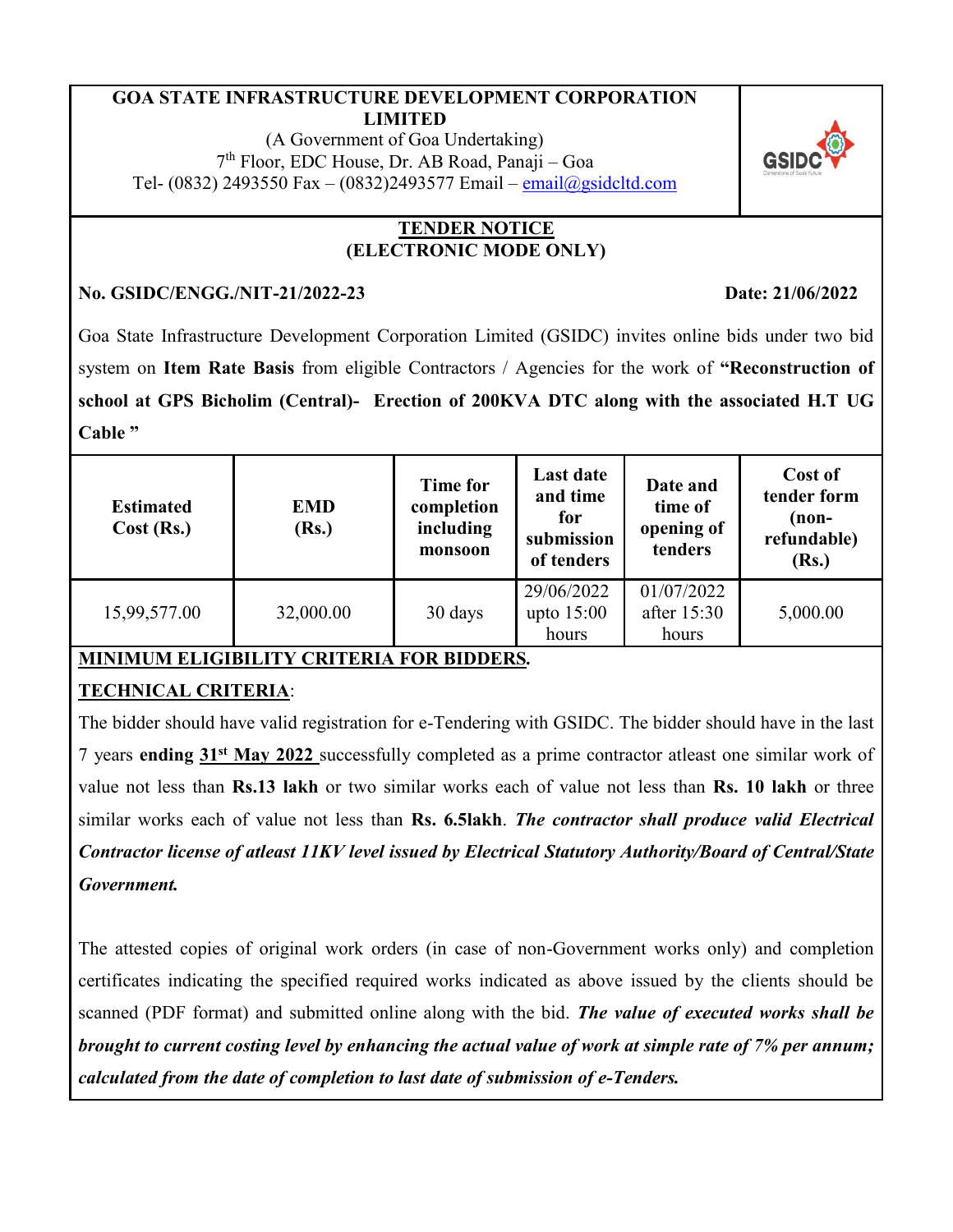## **FINANCIAL CRITERIA:**

- a. The bidder should have an average annual turnover of atleast **Rs. 5 lakh** in the last 3 consecutive financial years. The attested copies of original Audited Profit & Loss account and original Balance Sheet statement for the last three consecutive financial years should be scanned (PDF format) and submitted online along with the bid.
- b. The bidder should have a solvency of not less than **Rs. 6.5 lakh** from a Nationalised / Scheduled bank *valid on date of opening*, as specified in the certificate failing which it shall be reckoned as valid for a period of one year from the date of issue of Solvency Certificate. The attested copy of original solvency certificate as specified should be scanned (PDF format) and submitted online along with the bid.

**NOTE:** All the documents should be attested by Government Gazetted Officer or duly notarized.

## **MODE OF SUBMISSION OF E.M.D. WITH THE e-TENDER DOCUMENTS**:

1. The bidders can deposit the full EMD **Rs.32,000.00** on or before the closing date and time of submission of tenders through online NEFT/RTGS/**OTC** facility with pre-printed challans available on e-Tendering website of GSIDC and directly credit the amount to GSIDC account No. **as generated by challan** and upload the scanned copy of NEFT/RTGS/**OTC** challan along with the bid.

#### **OR**

2. Of the total value of E.M.D., the bidder can also deposit an amount of **Rs.16,000.00** through online NEFT/RTGS/**OTC** facility with pre-printed challans available on e-Tendering website of GSIDC and directly credit the amount to GSIDC account no. **as generated by challan** and upload the scanned copy of NEFT/RTGS/**OTC** challan along with the bid. The balance E.M.D. of **Rs.16,000.00** can be deposited in the form of Deposit at call receipt (DCR) of a Scheduled Bank guaranteed by R.B.I. or Fixed Deposit Receipt (FDR) of a Scheduled Bank valid for a period of minimum six months after the closing date of submission of tenders and pledged in favour of Managing Director, GSIDC, Panaji or Demand Draft / Banker's Cheque of a Scheduled Bank issued in favour of GSIDC, payable at Panaji or in form of Bank Guarantee in prescribed format of GSIDC issued by a Scheduled Bank guaranteed by R.B.I. which shall be valid for a period of minimum six months after closing date of submission of tenders. The scanned copies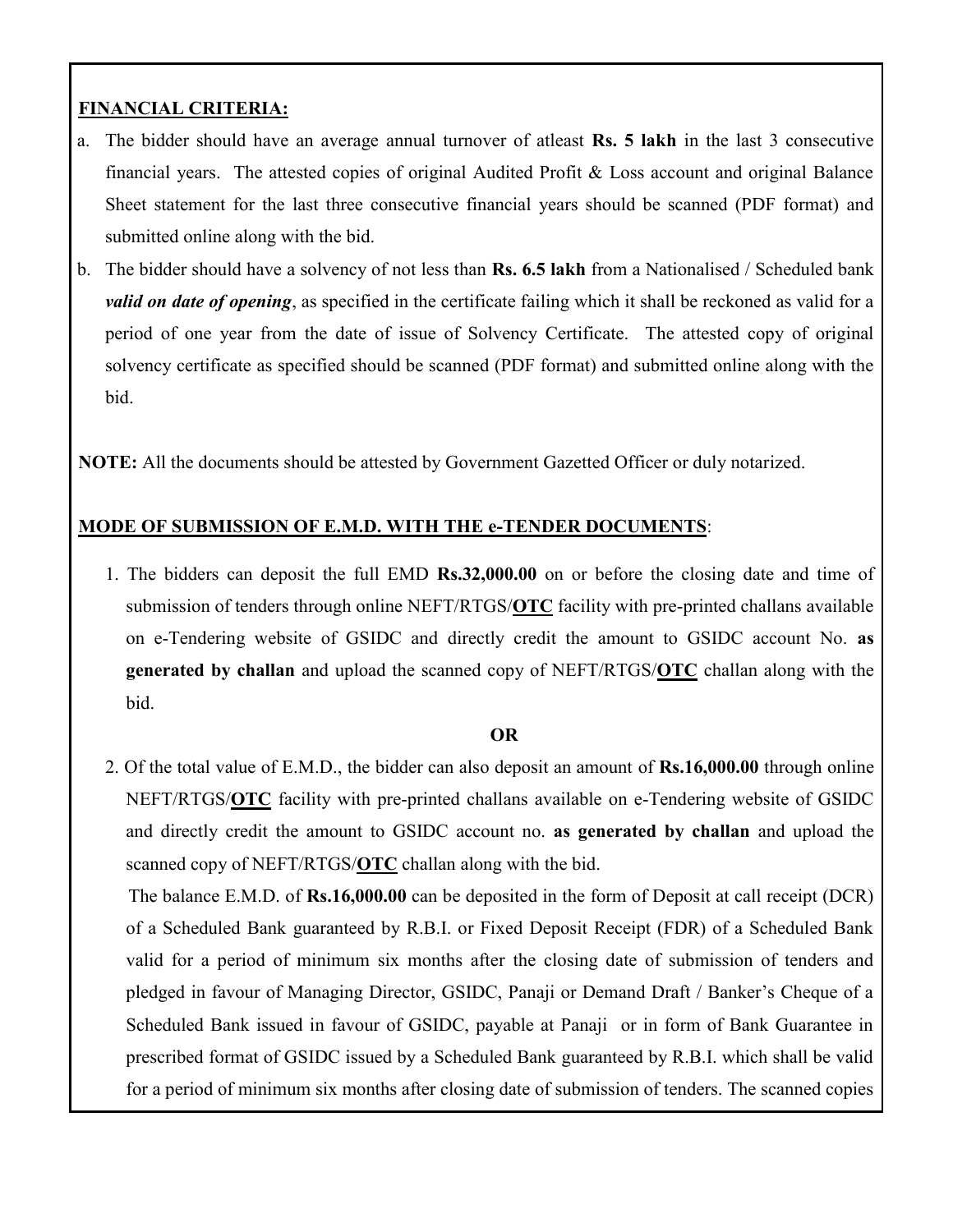(PDF format) of DCR or FDR or DD / BC and Bank Guarantee shall be submitted online along with the bid.

## **SALE OF e-TENDER FORMS**:

Interested contractors / agencies may view/peruse the e-Tender documents online by visiting the e-Tender website of GSIDC at **<https://www.tenderwizard.com/GSIDC>**

Interested contractors / agencies fulfilling the minimum technical and financial criteria stipulated in the e-Tender may download the e-Tender documents after paying the prescribed non-refundable tender form fee through online NEFT/RTGS/OTC facility with pre-printed challan available on the e-Tender website of GSIDC and directly credit the amount to GSIDC account No. **as generated by challan** and upload the scanned copy of NEFT/RTGS/OTC challan along with the bid.

GSIDC reserves the right to change the last date and time of availability of e-Tender documents on e-Tender website of GSIDC, Closing date and time of submission of e-Tenders and date and time of opening of e-Tenders for administrative reasons, if any by notifying the same on the GSIDC website.

### **REGISTRATION OF CONTRACTOR / AGENCIES WITH GSIDC FOR E-TENDERING**

The following are the pre-requisites for Registration of Contractors / Agencies: They shall,

- 1. Fill the online Registration Form available under **'Register'** on our e-tender website **https://www.tenderwizard.com/GSIDC**.
	- a) Registration amount of **₹ 2,950.00 (Rupees Two Thousand Nine Hundred and Fifty Only)** is to be paid **online** through any of the following modes:
		- 1. Visa/Master/Maestro/ATM cum Debit Cards
		- 2. Net Banking
		- 3. Master/VISA credit Card
		- 4. UPI
- 2. After online registration Acknowledgment Copy will be generated, the same may be submitted in person or authorized representative only to **GSIDC office** at EDC House, Dr. A.B. Road, Panaji, Goa, or can be emailed on **[gsidcetenders@etenderwizard.com.](mailto:gsidcetenders@etenderwizard.com)**